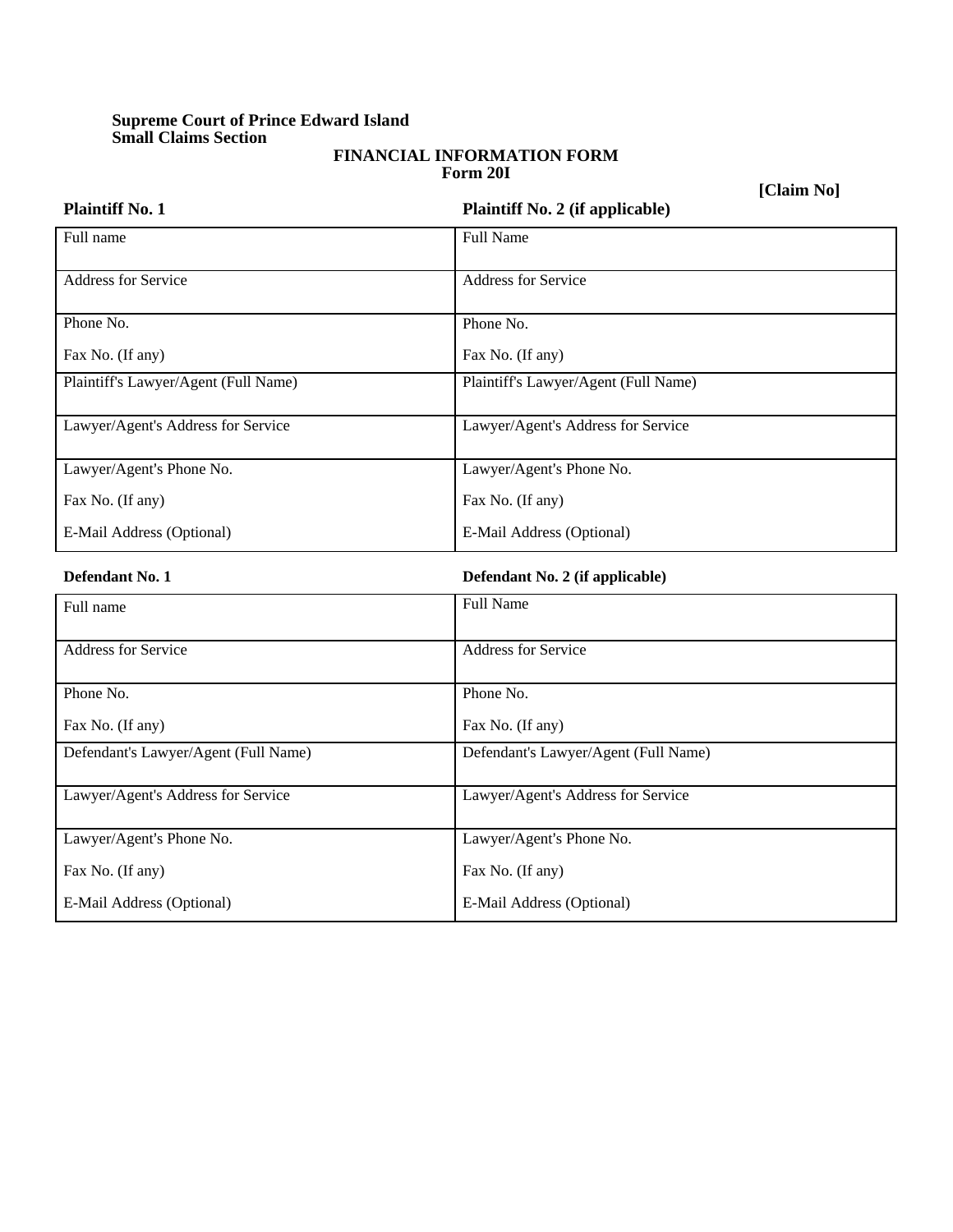## **FORM 20I - PAGE 2**

**[Claim No]** 

**This form is to be completed by the debtor and served on the creditor. This form is not to be filed in the court file.** 

## **MONTHLY INCOME**

|                                                       | $\frac{1}{2}$<br>Rent/Mortgage          |
|-------------------------------------------------------|-----------------------------------------|
|                                                       | Maintenance/Support Payments \$         |
| Net salary \$                                         | Property taxes \$                       |
| $Commissions$ $\longleftarrow$                        | Utilities (heat, water, light) \$       |
|                                                       | Phone $\frac{\text{}}{\text{}}$         |
| Employment insurance \$                               | Cable $\frac{\sqrt{2}}{2}$              |
| Pension income \$                                     | House/Tenant Insurance \$               |
| Investment Income \$                                  |                                         |
| Rental income \$                                      | $\text{Food }$ \$                       |
| Business income \$                                    | Childcare/babysitting \$                |
| Child tax benefit \$                                  | Motor vehicle (lease or loan) \$        |
|                                                       | License, insurance, fuel $\&$           |
| Monthly income of other<br>adult household members \$ | maintenance $\frac{\text{S}}{\text{S}}$ |
| Other \$                                              | Transportation \$                       |
|                                                       |                                         |
|                                                       | EXPENSES TOTAL \$                       |